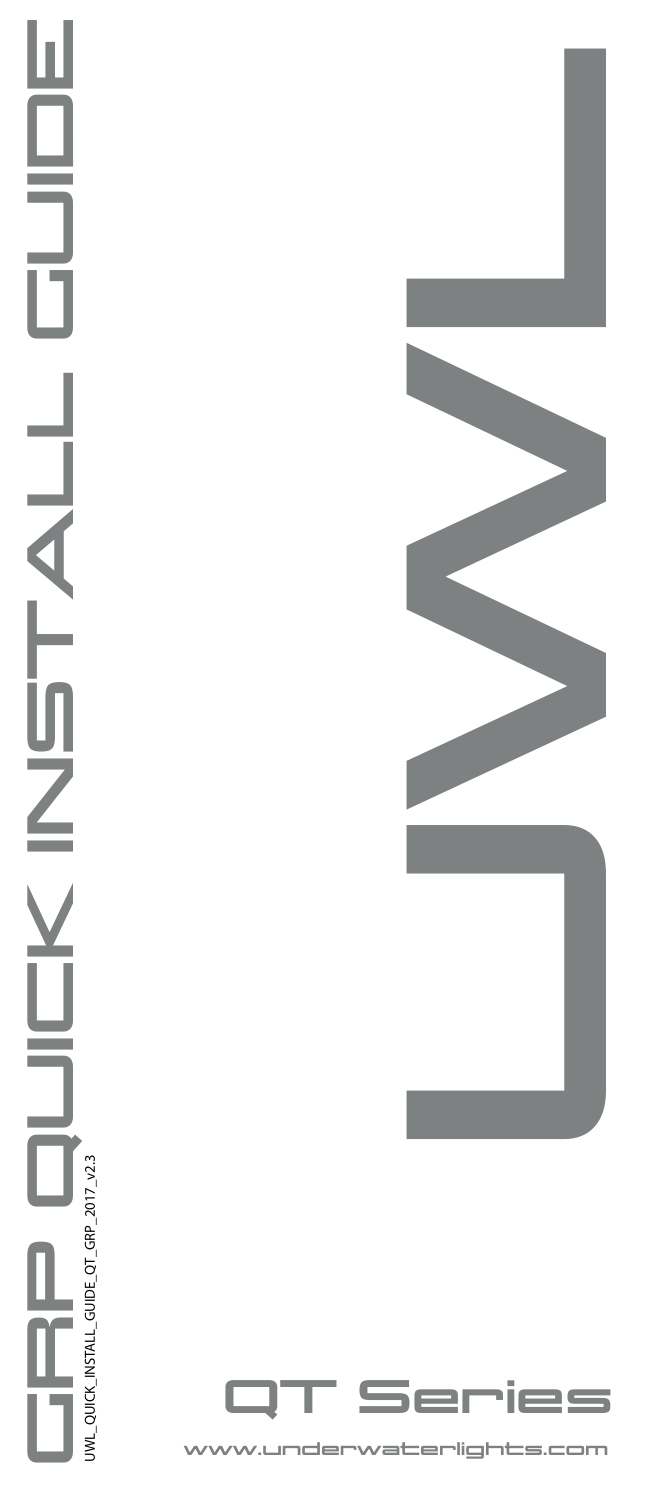This installation manual covers the following products:

|                                                          | <b>QT8C</b>                | <b>QT100</b>               | <b>QT13C</b>               |
|----------------------------------------------------------|----------------------------|----------------------------|----------------------------|
| Min. Hull Thickness                                      | 13/32"<br>10 <sub>mm</sub> | 13/32"<br>10 <sub>mm</sub> | 13/32"<br>10 <sub>mm</sub> |
| Max. Hull Thickness                                      | 27/16"<br>62mm             | 31/8"<br>80mm              | 4"<br>101mm                |
| Hole cut out                                             | 27/16"<br>61mm             | 27/8"<br>72mm              | 4"<br>101mm                |
| Removal space<br>required behind light<br>for inspection | 61/2'<br>160mm             | 6 11/16"<br>170mm          | 6 11/16"<br>170mm          |
| Min recommended<br>mounting depth to top<br>of fixture   | $\mathfrak{Z}''$<br>75mm   | $\mathfrak{Z}^n$<br>75mm   | $\mathfrak{Z}''$<br>75mm   |
| Recommended<br>mounting depth to top<br>of fixture       | 10"<br>250mm               | 10"<br>250mm               | 10"<br>250mm               |

IMPORTANT: Please read the instructions completely before proceeding with the installation, for full manual please visit www. underwaterlights.com. Failure to follow the instructions may invalidate your warranty.

This manual contains important information about the installation, operation and safe use of this product.

This information should be given to the owner and/ or operator of this equipment.

#### **Underwater Lights Limited**

The Great Dunton Forge, London Road, Dunton Green, Sevenoaks, Kent, TN13 2TD UK. T: +44 (0) 1732 455753 • F: +44 (0) 1732 743233 E: uwl@underwaterlights.com www.underwaterlights.com

© 2017 Underwater Lights Limited All Rights Reserved.

Underwater lights limited reserves the right to change specifications without notice.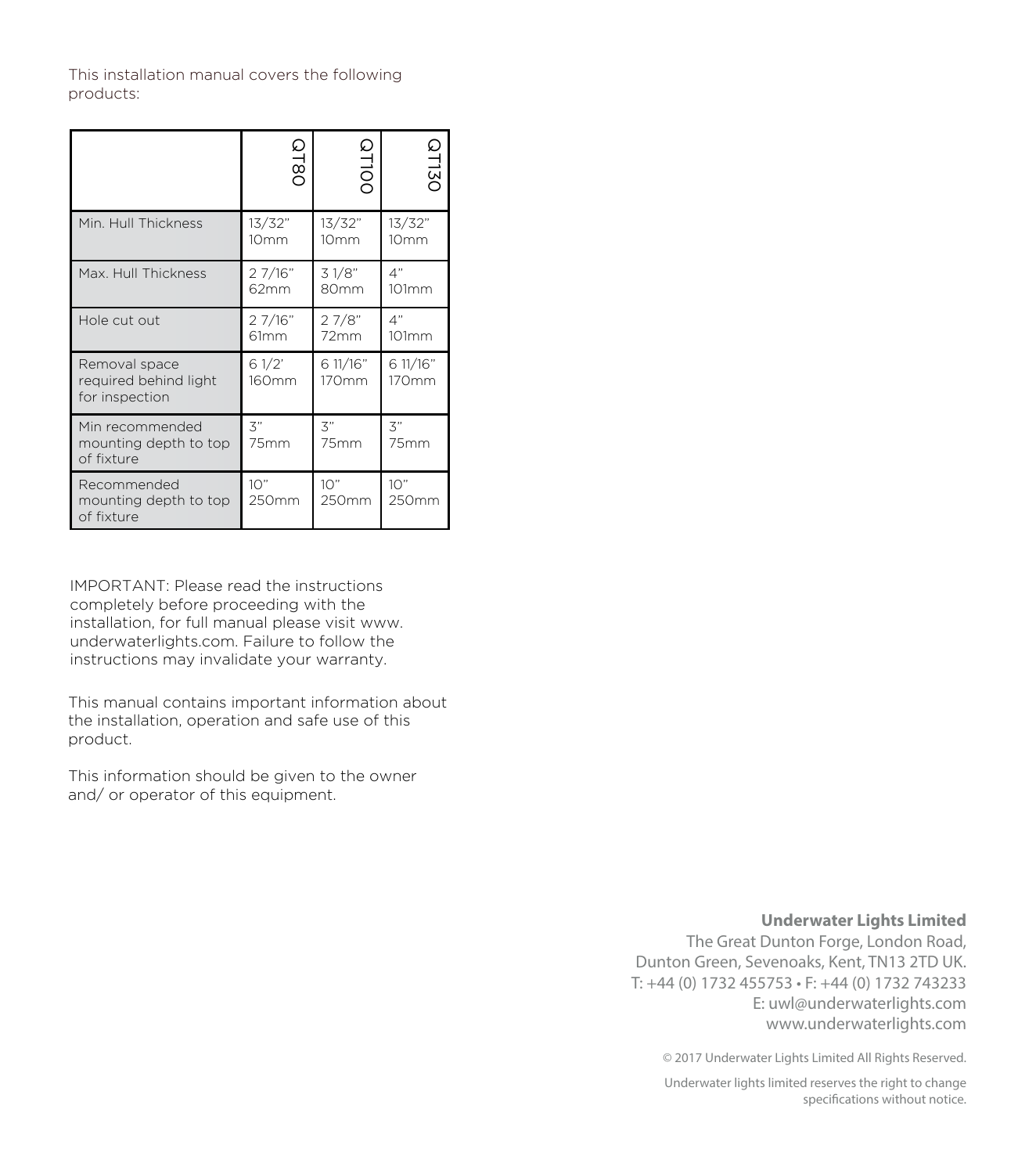## Key Reminders **Maintenance**



Maintenance of the light is carried out from inside the hull.

The light is suitable for installation into GRP fiberglass and wooden hulls.

"through-hull"<br>"is delivered ready<br>equire assembly.<br>Tried out from inside<br>ation into GRP<br>I must be used to<br>dance with ABYC<br>wuncil), NMMA,<br>es and ordinances.<br>te an electrical<br>or orbers due to<br>cause damage to<br>cause damage to Qualified/approved personnel must be used to carry out installation in accordance with ABYC (American Boat and Yacht Council), NMMA, and any other applicable codes and ordinances. Improper installation will create an electrical hazard which could result in death or serious injury to swimmers, installers, or others due to electrical shock, and may also cause damage to property. Always disconnect the power to the light at the circuit breaker before servicing the light. Failure to do so could result in death or serious injury to serviceman, swimmers or others due to electrical shock.

Before cutting a hole in the hull, check the hull wall thickness is not greater than the recommended thickness in table on next page.



Refer to the table opposite for minimal wall thickness of the hull for each light.



The location of the hole must be below the waterline.



Note for cored hulls - after cutting, the exposed surfaces of the hole must be finished to form a solid surface through it. Thus protecting the internal core of the hull.



We recommend using 3M-4200FC sealant.

Before installing your light, read and follow all warning notices and instructions which are included. Failure to follow safety warnings and instructions can result in property damage, severe injury, or even death.



Salt is an inherently corrosive material. Metal parts and certain natural and man-made surfaces are particularly susceptible to corrosion and deterioration when used in and around salt water and we strongly recommend bonding all lights via the bond point. Annually monitor every part of the installation.



Sea growth can collect quickly on the light and this can reduce the performance in just a few weeks.

y on the light and<br>toce in just a few<br>ea growth, all UWL<br>coated with a<br>kes the surface of<br>o. Lights should be<br>isimilar biweekly<br>of the light<br>or which helps wards for only to complement of the proper<br>expect of the moved fro To prevent the build- up of sea growth, all UWL underwater lights have been coated with a specialized coating which makes the surface of the glass lens a non-stick layer which helps ward off long term barnacle buildup. Lights should be cleaned with a boat brush or similar biweekly or as needed to keep the lens of the light clean. Growth varies greatly around the world and maintenance is imperative to the proper operation and longevity of the product. If heavy fouling occurs, barnacles can be removed from the lens using a plastic scraper and moderate pressure. This can be done in the water. If cleaning the lens while the boat is out of the water, apply water to the lens before scraping. Never scrape or try to remove barnacles from a dry lens.



Check connections annually for corrosion, if necessary replace.



Clean and reapply di-electric grease to silicone gaskets annually.

It is advised to visually inspect the external metal parts of the light for galvanic corrosion on a regular basis. Galvanic corrosion can be a devastating process which can happen quickly and is exacerbated in marinas from neighbouring boats.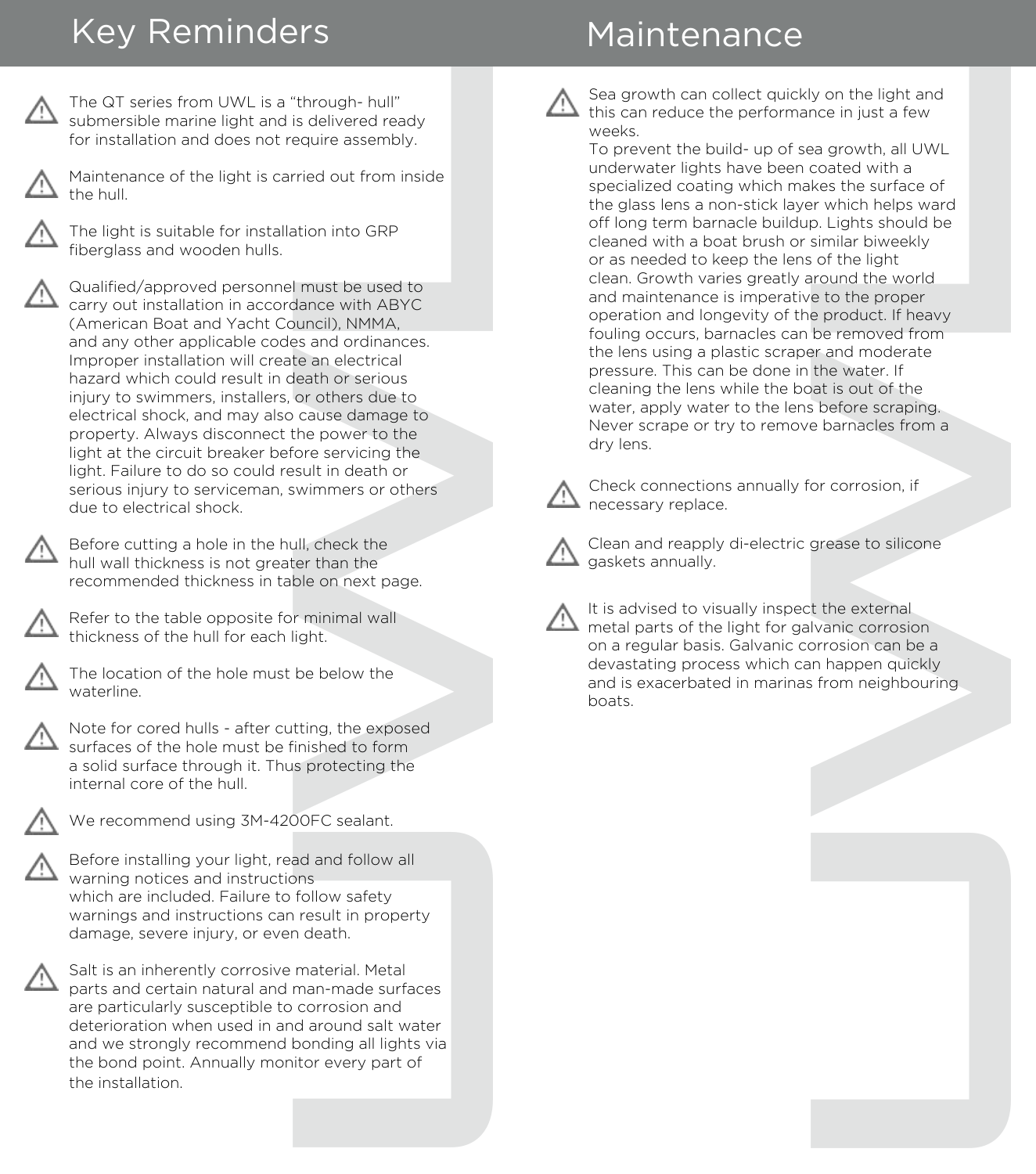# Power Requirements Power Requirements

| POWER<br>u<br>D                         | QT80 - White | QT80 - Blue   | QT100 - White GT100 - Blue |                         | GT100 - Color Change |
|-----------------------------------------|--------------|---------------|----------------------------|-------------------------|----------------------|
| Model No.                               | QT80-40W     | QT80-80 B     | QTIOOW                     | QTIOOB                  | QTIOORGBW            |
| Supply Power                            | 40 watt      | 80 watts      | 70 watt                    | 70 watt                 | 70 watt              |
| 11 vDC draw current                     | 3.6 Amps     | 4.6 Amps      | 6.8 Amps                   | $\frac{1}{\sqrt{2}}$    | n/a                  |
| 24 vDC draw current                     | 1.7 Amps     | 2.3 Amps      | 3.2 Amps                   | 2.8 Amps                | 2.8 Amps             |
| Max No. of lights for<br>20A Fuse IIVDC | 5            | $\mathcal{Q}$ | $\sim$                     | n/a                     | n/a                  |
| Max No. of lights for<br>20A Fuse 24vDC | $\supseteq$  | $\circ$       | $\circ$                    | $\circ$                 | $\circ$              |
| Max No. of lights for<br>10A Fuse 11vDC | $\sim$       |               |                            | n/a                     | n/a                  |
| Max No. of lights for<br>10A Fuse 24vDC | $\sim$       | 2             | $\mathcal{L}$              | $\overline{\mathsf{C}}$ | $\sim$               |
|                                         |              |               |                            |                         |                      |

| $ AC$<br>$ POWER $                       | QT130 - White | $QT130 - Blue$ | QT130 - Color Change |
|------------------------------------------|---------------|----------------|----------------------|
| Model No.                                | QTI3OHP3W     | QT130HPB       | QTI3ORGBW            |
| Supply Power                             | 150 watt      | 140 watt       | 140 watt             |
| 110 vAC draw current                     | 1.4 Amps      | 1.4 Amps       | 1.4 Amps             |
| 240 vAC draw current                     | 0.7 Amps      | 0.7 Amps       | 0.7 Amps             |
| Max No. of lights for<br>20A Fuse IIOVAC | $\circ$       | $\circ$        | $\circ$              |
| Max No. of lights for<br>20A Fuse 240vAC | $\circ$       | $\circ$        | $\circ$              |
|                                          |               |                |                      |
|                                          |               |                |                      |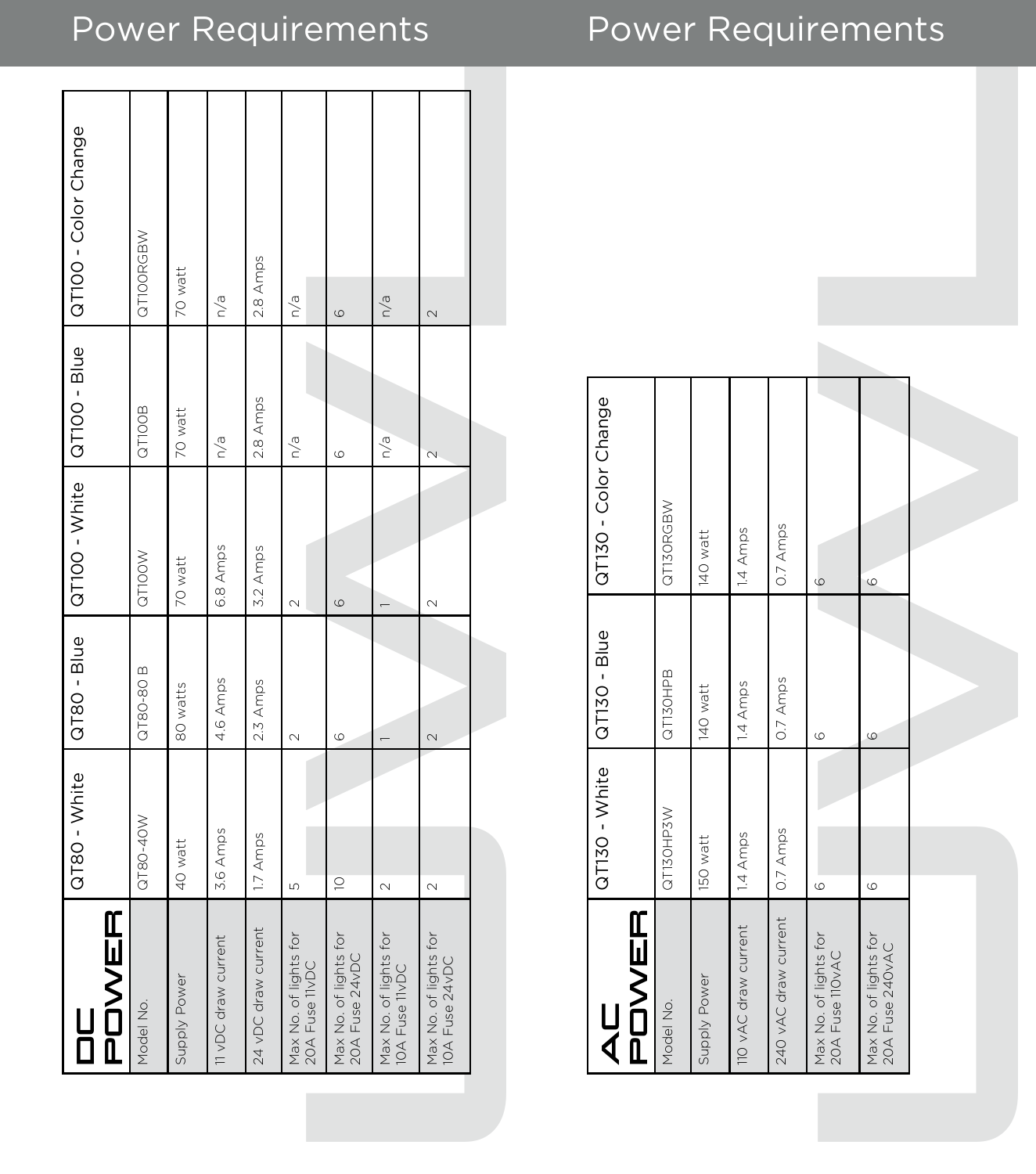# Installation Tips

# Installation Tips

#### **Design**



UWL lights are suitable for Fiberglass, GRP and Wooden Hulls using suitable mounting hardware.





Blue lights seem brighter than white lights with a better beam spread because they are more perceptible to the cones in the human eye.

When lights are pointing downwards, the light can reflect off a sandy sea bed giving a mirrored effect, and light will bounce back creating more illumination.

Please follow instructions with any accessories used to protect warranty coverage and to ensure product longevity.



Check the inside spacing of the boat to ensure that if maintenance is required, there is enough space on the inside of the boat to remove the insert.

## **Depth**

Ideal mounting depth is 10"(250mm) to top of fixture.



Minimum mounting depth is 3"(75mm) to top of fixture.



perglass, GRP and<br>mounting hardware.<br>
om, odd numbers<br>
e centrally. 3 looks<br>
han 4.<br>
white lights with<br>
e they are more<br>
e human eye.<br>
naman eye.<br>
naman eye.<br>
naman eye.<br>
naman eye.<br>
naman eye.<br>
naman eye.<br>
naman eye.<br>
nam Ideally mount your lights at similar depths when using underwater to ensure matching color consistency through the water. Deeper lights will look duller and possibly differ in color to shallower mounted units.

#### **Spacing**



If positioning lights on a transom, take into consideration swim platforms and obstacles that may block the initial portion of the light.

The recommended transom spacing between lights is 18" - 36" (45cm - 90cm). The larger the light the larger gap.



The recommended spacing between lights running down port and starboard is 36"- 108" [3' - 9'] / (0.91m - 2.7m). The larger the light the larger gap.



## **Installation**

Test units before installation.

Make sure that when installing the underwater light, the entire flange of the light is coated in sealant to prevent any water ingress into the hull from rear of the unit.



When switching lights on for the first time, take into consideration water clarity, ambient light etc as first time impressions can be sometimes be less than expected.



After completeing the installation proceedure it is highly recommmended to coat the body face with antifouling.



N.B. rear of light is rated to IP65 splashproof.

## **Bonding**

It is essential to bond the lights to the anodes or a cathodic protection system via the earth screw located on the securing ring of the light.

## **Electrical**





For complete instructions on vDC / vAC connections, please refer to ABYC codes of practice.



ion.<br>
alling the underwater<br>
the light is coated in<br>
ther ingress into the hull<br>
for the first time, take<br>
clarity, ambient light etc<br>
can be sometimes be<br>
tallation proceedure it<br>
to coat the body face<br>
to lP65 splashproo Incorrect cable gauge will drop voltage along distances. We recommend using 12AWG / 2.5 sq wire for all installations to eliminate any voltage drop and associated issues. Decreases in voltage will increase current demand by the driver unit and will lead to blown fuses and tripped breakers. DO NOT compensate for this by adding higher rated fuses and/or breakers. Fuse discrimination is designed to protect the wiring, not the components.



Never leave the bare cables unprotected. Water deposits in the connectors and cables will corrode the cables causing the light to fail and will NOT be covered under warranty.



Use the fuse box provided to make all connections . Refer page 8 for details.



Mount drivers in a dry location. Drivers should not sit in standing water at any time.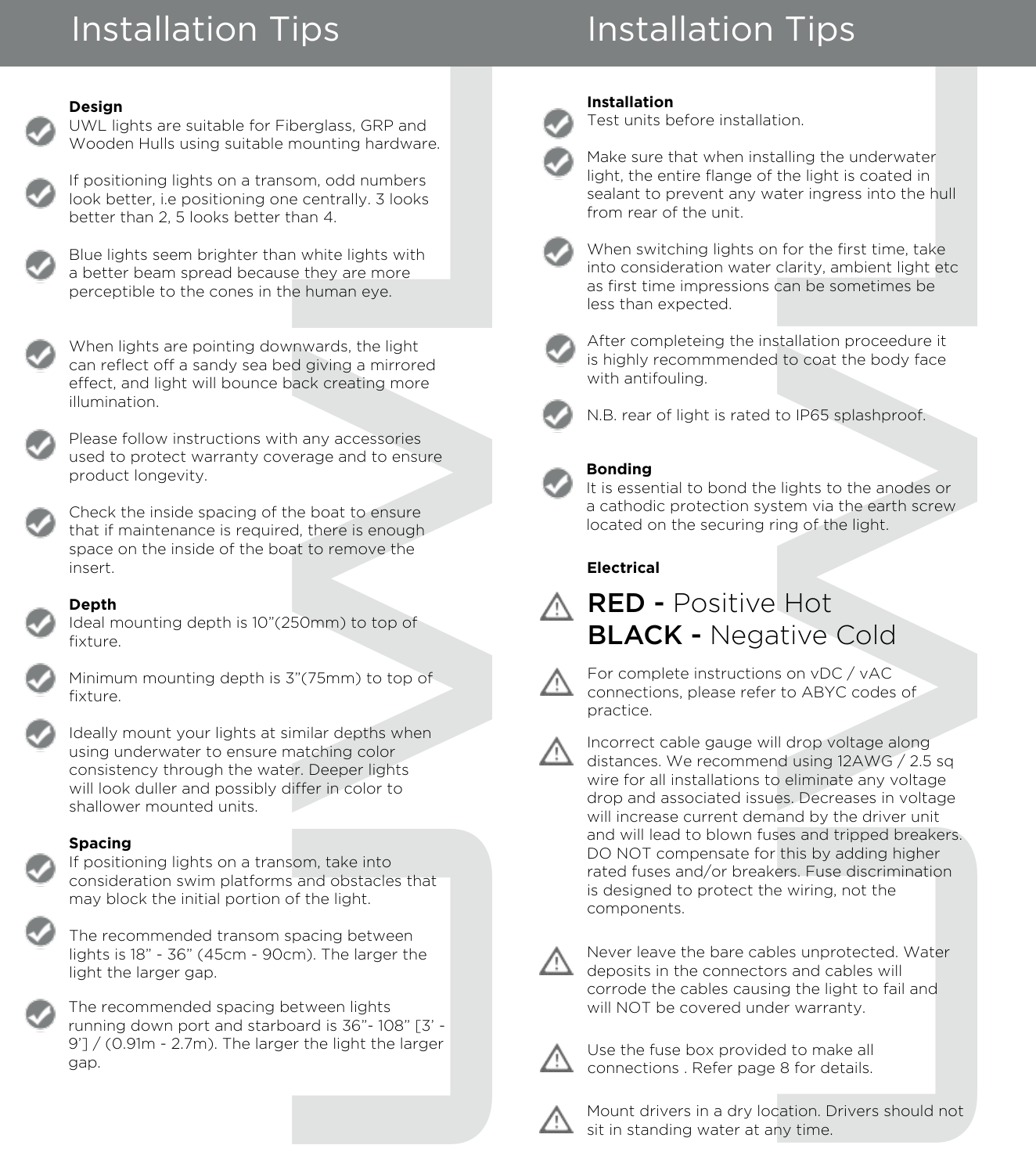# Identifying Parts

# Installation Steps

## **StepOne**

Cut and prepare the correct sized clearance hole for the body - see page 2 for details.

Note for cored hulls - After cutting, the exposed surfaces of the hole must be finished to form a solid surface through it, thus protecting the internal core of the hull.

## **StepTwo**

Coat the flange of the body and the area around the hole with 3M 4200 or Sikaflex 291 sealant then slide the body into the hole.

## **StepThree**

From the inside the hull fit the compensating ring and screw the securing ring "hand tight".

## **StepFour**

StepOne<br>
StepOne<br>
page 2 for details.<br>
After cutting, the<br>
ft the hole must be<br>
surface through it,<br>
all core of the hull.<br>
StepTwo<br>
body and the area<br>
4 4200 or Sikaflex<br>
body into the hole.<br>
StepThree<br>
side the hull fit Adjust the screws so the compensating rings are flush to the hull and check the sealant has flowed completely around the body flange. Do "NOT" over tighten the screws as this will squeeze the sealant from the surface.

## **StepFive**

Allow the sealant to solidify and remove surplus.

## **StepSix**

Finally tighten the adjustment bolts to a medium tightness.

## **StepSeven**

After completing the installation procedure it is highly recommended to coat the exposed body with antifouling.

## **StepEight**

Bond all lights to the anodes or cathodic protection system if fitted by using the earth screw.

## **StepNine**

If the light has an external driver, mount driver in an elevated ventilated, dry area using the mounting points at the corner points. Connect using suitable power cable.



### **Identification of Parts**

|    | Body                 |
|----|----------------------|
| 2  | Compensating ring    |
| 3  | Securing ring        |
| 4  | Earth screw          |
| 5  | Adjustment screws    |
| 6  | Front heat sink ring |
| 7  | Rear heat sink ring  |
| 8  | Clamp ring           |
| 9  | Clamp screw ring     |
| 10 | 'O' ring             |
| 11 | Rear cover           |
| 12 | Gland nut            |
| 13 | Cable block          |
|    |                      |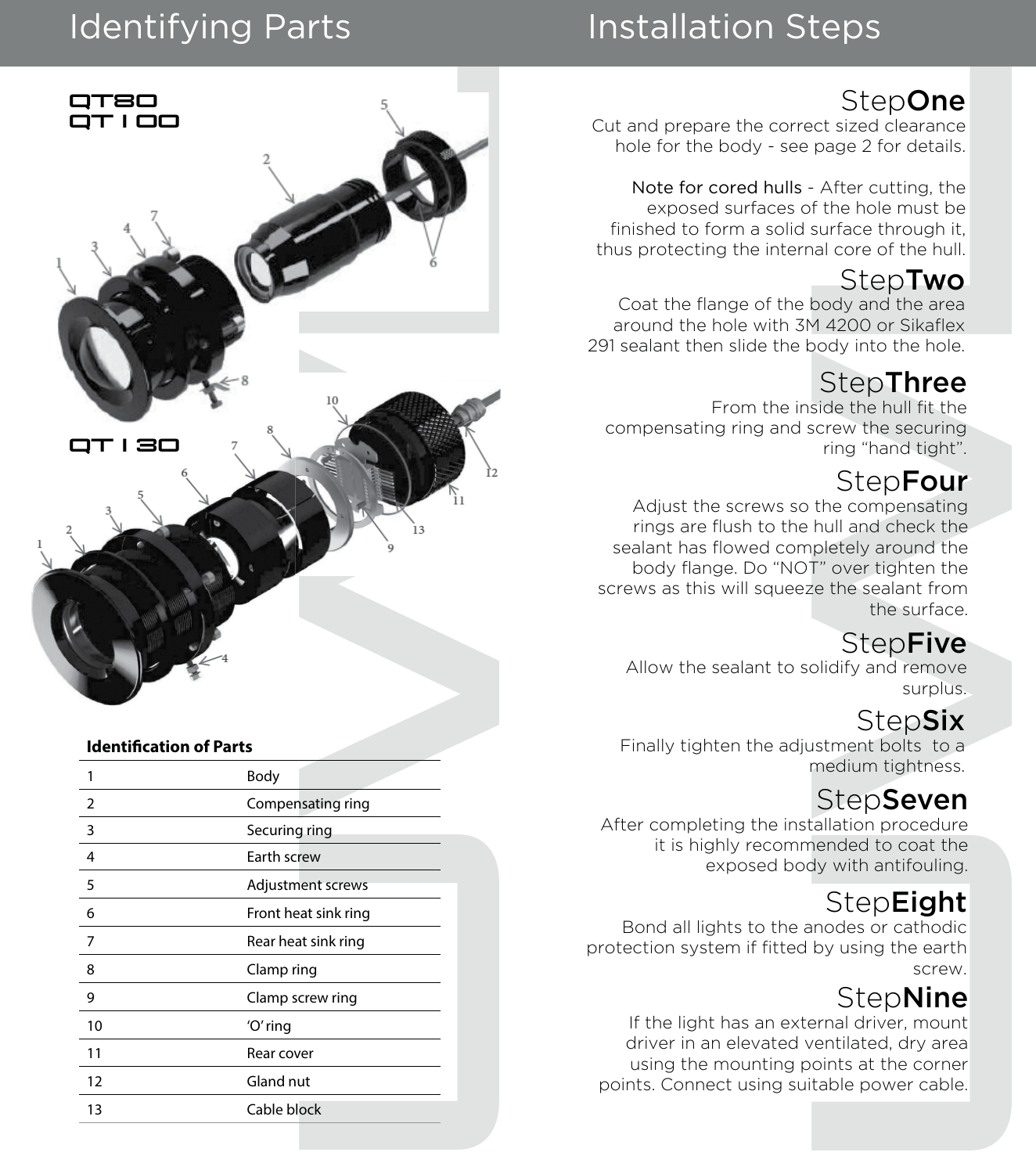## Driver Specifications

# Driver Specifications



## QT130



| 7 3/32" (180mm)         |
|-------------------------|
| 9 27/32" (250mm)        |
| 4 3/4" (120mm)          |
| 3 1/2" (90mm)           |
| 67                      |
| 4 x screws through base |
| 5 Amp                   |
|                         |

| Length of box                                                 | 7 3/32" (180mm)                  |
|---------------------------------------------------------------|----------------------------------|
| Length overall w/ plugs                                       | 9 27/32" (250mm)                 |
| Width of box                                                  | 4 3/4" (120mm)                   |
| Height of box                                                 | 3 1/2" (90mm)                    |
| IP rating                                                     | 67                               |
| Mounting                                                      | 4 x screws through base          |
| <b>Internal Fuse</b>                                          | 5 Amp                            |
|                                                               |                                  |
|                                                               |                                  |
|                                                               |                                  |
|                                                               |                                  |
|                                                               |                                  |
| Key specifications                                            |                                  |
| Length of box                                                 | 8 11/16" (220mm)                 |
| Length overall w/ plugs                                       | 12 19/32" (320mm)                |
| Width of box                                                  | 4 3/4" (120mm)                   |
| Height of box                                                 | 3 1/2" (90mm)                    |
| IP rating                                                     | 67                               |
|                                                               |                                  |
|                                                               | 4 x screws through base          |
|                                                               | 5 Amp                            |
|                                                               |                                  |
|                                                               |                                  |
|                                                               |                                  |
|                                                               |                                  |
|                                                               |                                  |
|                                                               |                                  |
| Mounting<br><b>Internal Fuse</b><br><b>Key specifications</b> |                                  |
| Length of box                                                 | 10 1/4" (260mm)                  |
| Length overall w/ plugs                                       | 13" (330mm)                      |
| Width of box                                                  | 6 5/16" (160mm)                  |
| Height of box                                                 | 3 1/2" (90mm)                    |
| IP rating                                                     | 67                               |
| Mounting<br><b>Internal Fuse</b>                              | 4 x screws through base<br>5 Amp |

## QT130

Color Change / Blue



### **Key specifications**

| Length of box           | 10 1/4" (260mm)         |
|-------------------------|-------------------------|
| Length overall w/ plugs | 13" (330mm)             |
| Width of box            | 6 5/16" (160mm)         |
| Height of box           | $31/2''$ (90mm)         |
| IP rating               | 67                      |
| Mounting                | 4 x screws through base |
| Internal Fuse           | 5 Amp                   |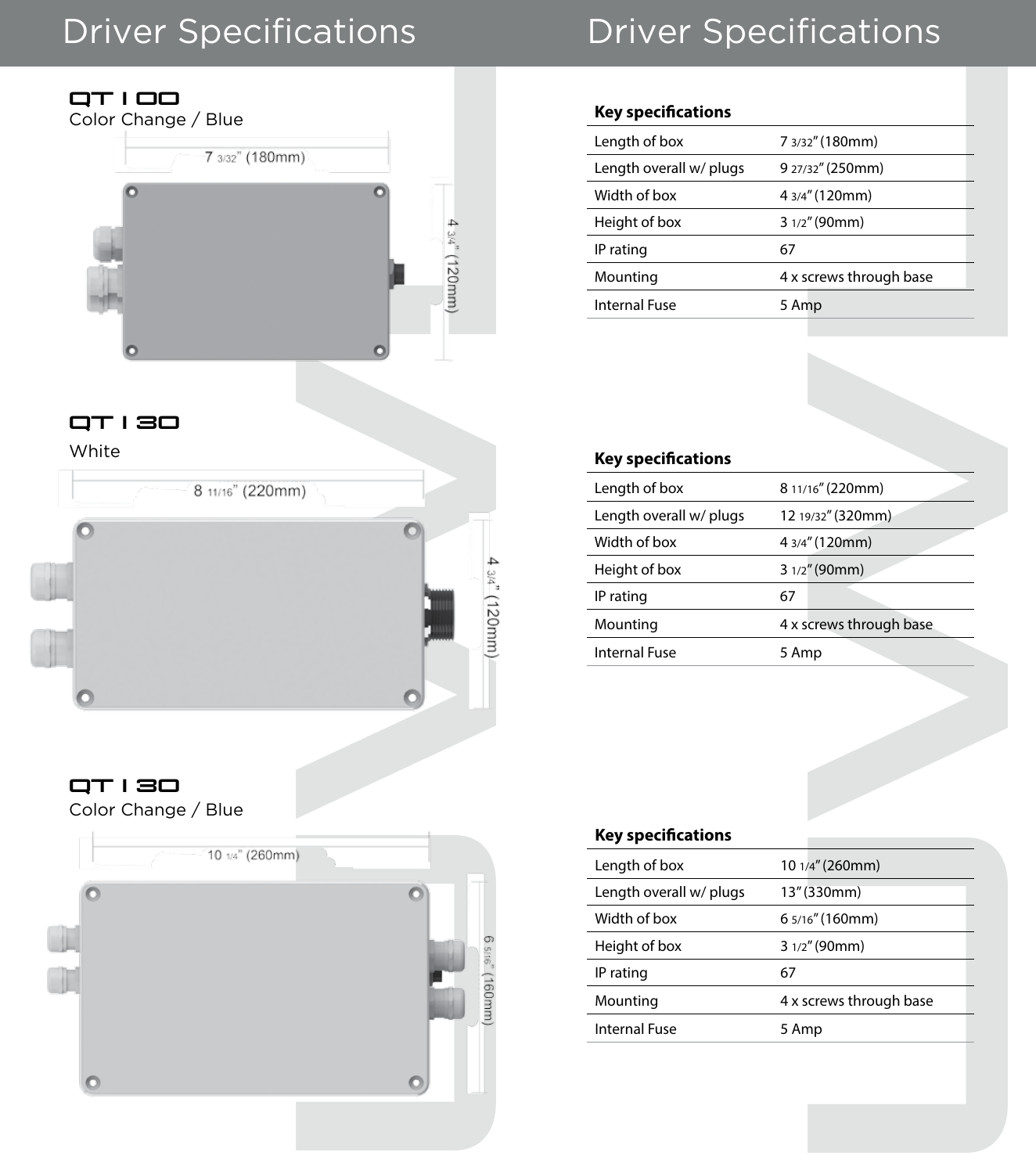# DC Fuse Box



## **Key specifications**

| T 80/ I 00<br>n<br>Single Color            |                           |
|--------------------------------------------|---------------------------|
| C                                          | NPUT<br>$\circ$           |
| <b>Key specifications</b><br>Length of box | 4 3/4" (120mm)            |
| Length overall w/ plugs                    | 9 27/32" (250mm)          |
| Width of box                               | 2 1/2" (65mm)             |
| Height of box                              | 1 1/8" (28mm)             |
| IP rating                                  | 68                        |
| Mounting                                   | 2 x screws (NOT SUPPLIED) |
| <b>Supplied Fuse</b>                       | 10 Amp                    |
| Maximum Fuse Rating                        | 20 Amp                    |
| Multi box connection                       | In series ONLY            |
| <b>Blanking Plugs</b>                      | 2 supplied                |
| Input Voltage                              | 12/24 DC                  |
|                                            |                           |
|                                            |                           |
|                                            |                           |
|                                            |                           |
|                                            |                           |
|                                            |                           |
|                                            |                           |
|                                            |                           |
|                                            |                           |
|                                            |                           |
|                                            |                           |

| u<br>D                                  | QT80 - White | GT80 - Blue | QT100 - White |
|-----------------------------------------|--------------|-------------|---------------|
| POWER                                   |              |             |               |
| Model No.                               | QT80-40W     | QT80-80B    | QTIOOW        |
| Supply Power                            | 40 watt      | 80 watts    | 70 watt       |
| 11 vDC draw current                     | 3.6 Amps     | 4.6 Amps    | 6.8 Amps      |
| 24 vDC draw current                     | 1.7 Amps     | 2.3 Amps    | 3.2 Amps      |
| Max No. of lights for<br>20A Fuse IIVDC | ഗ            | $\sim$      | $\sim$        |
| Max No. of lights for<br>20A Fuse 24vDC | $\supseteq$  | $\circ$     | G             |
| Max No. of lights for<br>10A Fuse IIVDC | $\sim$       |             |               |
| Max No. of lights for<br>10A Fuse 24VDC | $\sim$       | $\sim$      | $\mathcal{L}$ |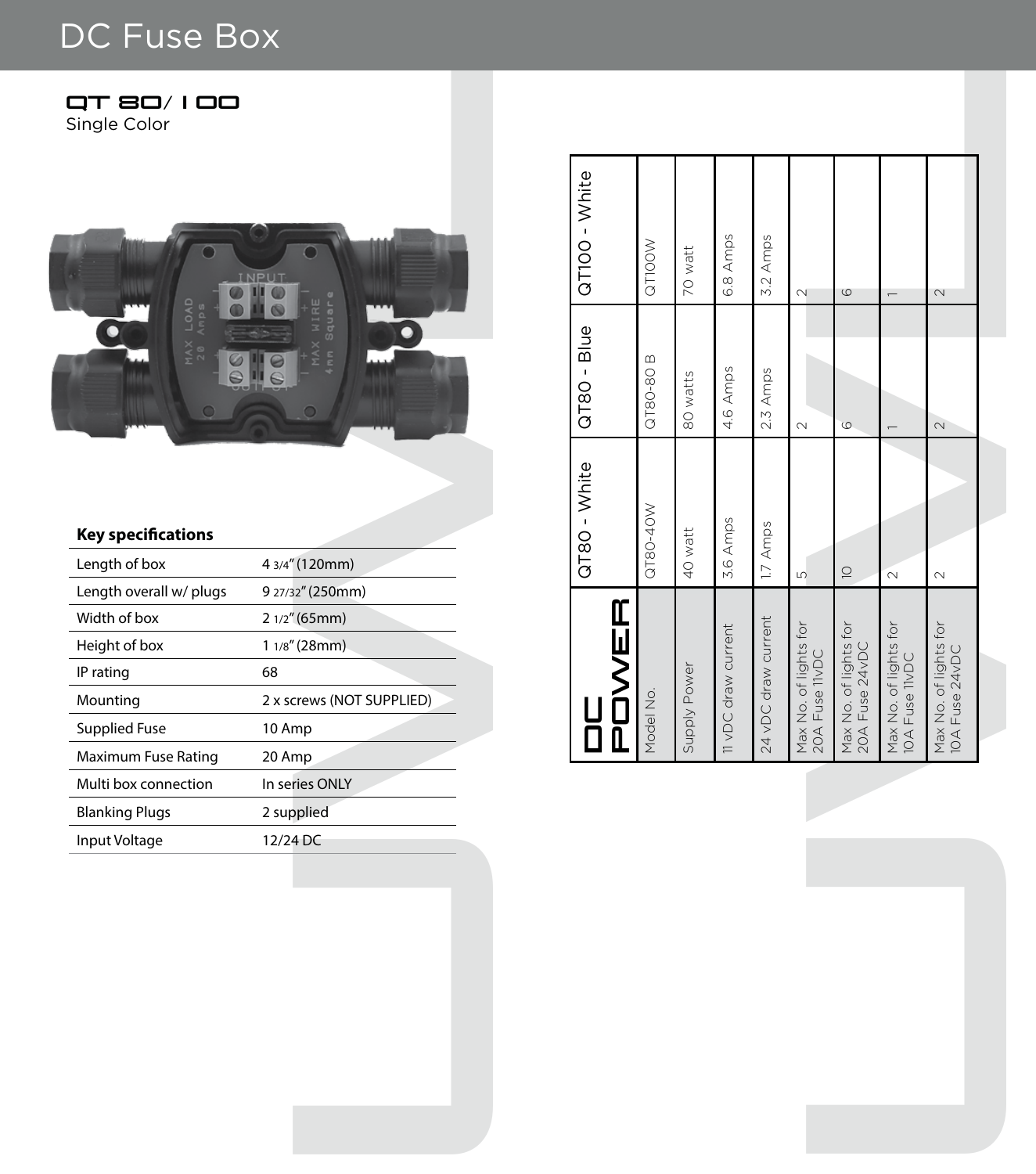# Basic Troubleshooting Single Color Light

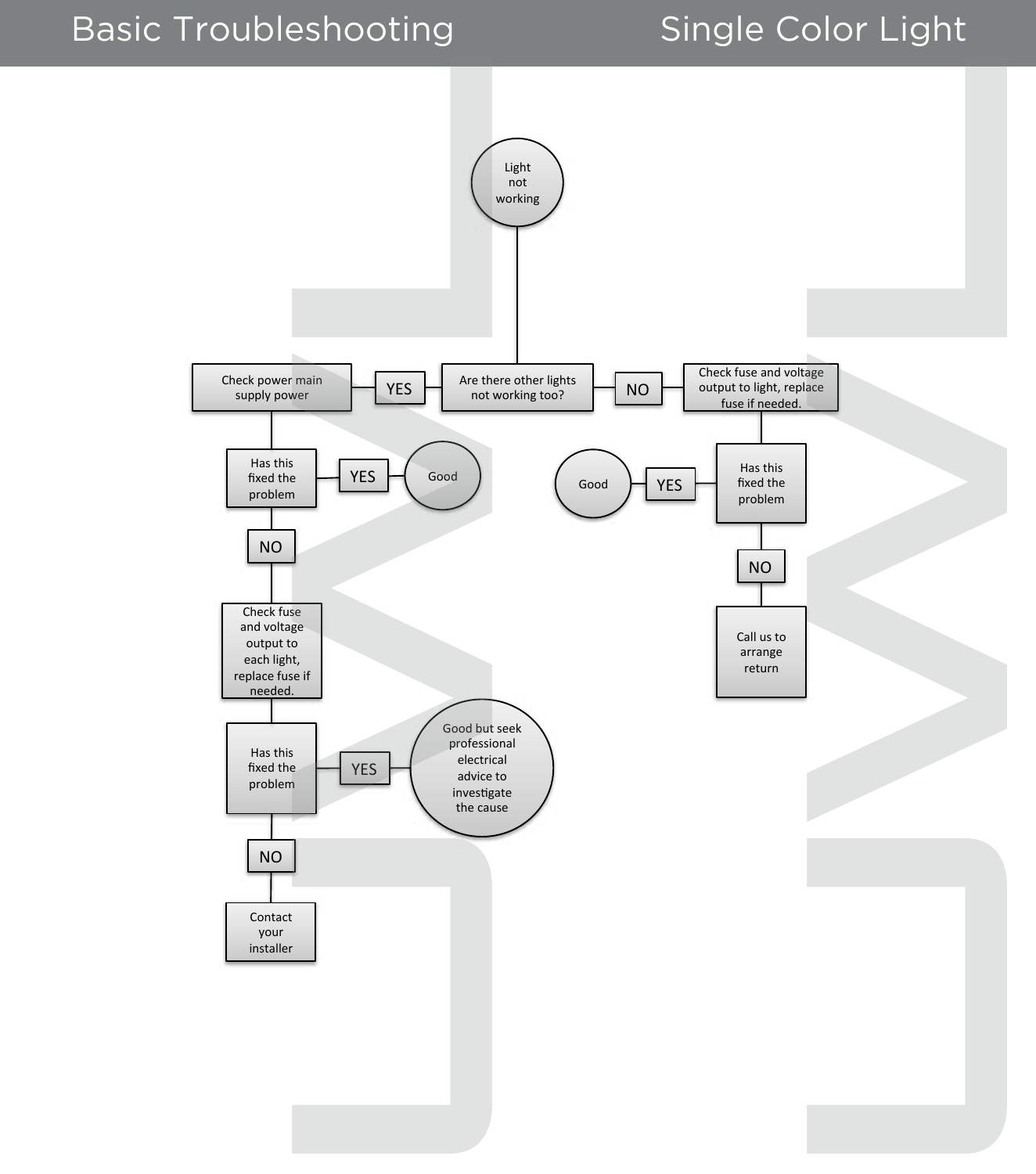## Basic Troubleshooting Color Change Light

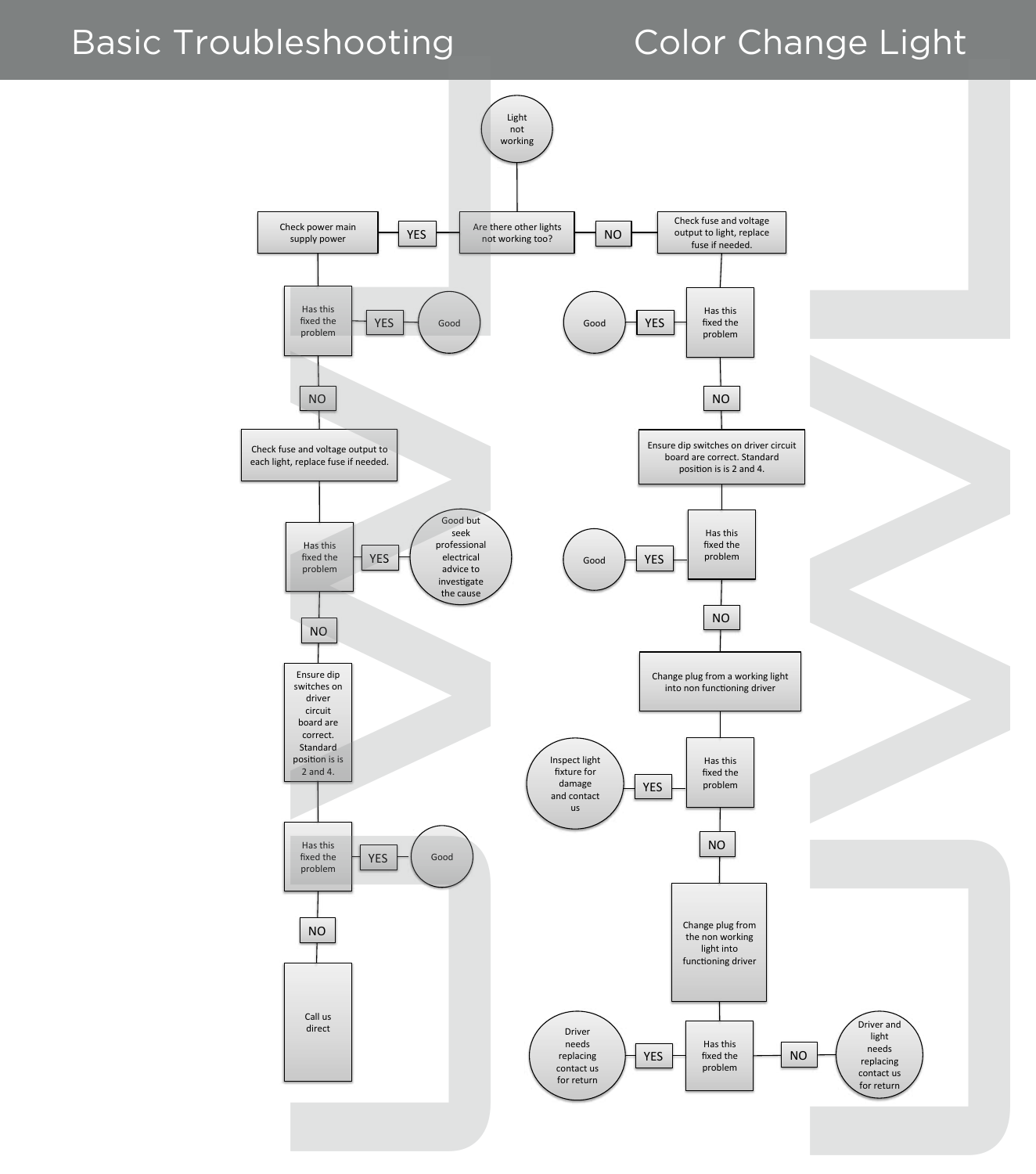![](_page_10_Figure_2.jpeg)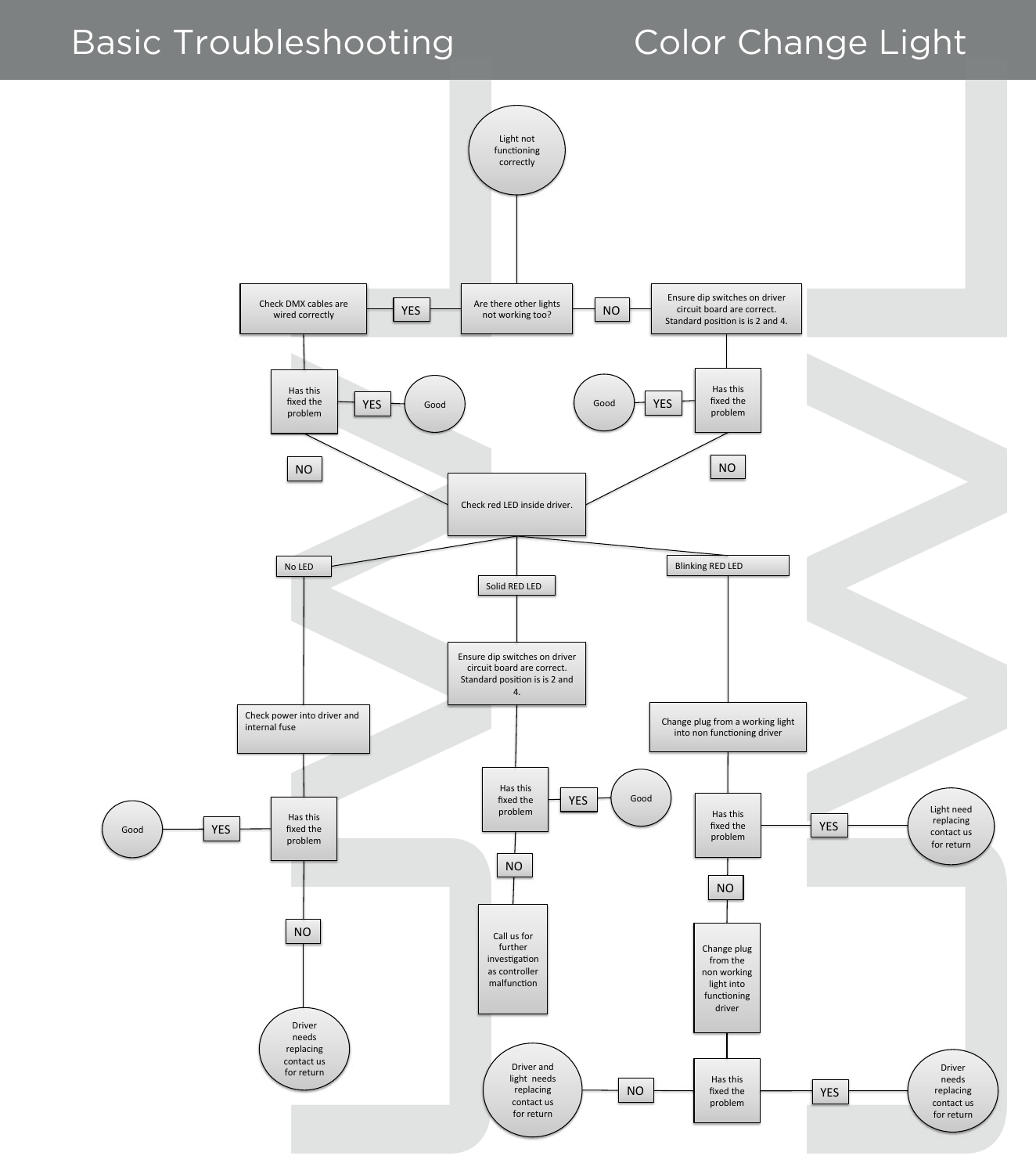## Warranty Statement

Underwater Lights Limited (UWL) stands by its products. In general terms, the company gives a full 2 year's manufacturer's warranty on all of its products from the date of sale, provided that the products have been registered within 60 days of purchase via the companies website, www.underwaterlights.com.

its products. In general terms,<br>St warranty on all of its products to two seem registered within<br>to the see the registered within<br>the www.underwaterlights.com.<br>W. dealer and complete the multiplication of the troubleshooti To claim, please contact an authorized UWL dealer and complete the troubleshooting guidelines and warranty claim form (available from www. underwaterlights.com). Claims may be disputed if the troubleshooting guidelines are not completed or no defect is found with the product. The detailed terms and conditions of this warranty are set out below. However; please note that all metal parts corrode in salt water. The primary factors affecting corrosion are not directly related to our products and accordingly UWL cannot be held responsible for corrosion-related defects, this includes but is not limited to where water has been allowed to enter the cable as a result of immersion in water during the installation or improper sealing of connections. Please note corrosion will be particularly aggressive if installation and/or bonding has not been correctly undertaken; or if stray currents are active in the vicinity of the boat.

Color variation occurs within the LED manufacture. While we make every effort to match the color of any lights there may be a noticeable difference when installed next to existing lights. UWL does not warrant this color variation on lights.

UWL reserves the right to change the design, range and components without any prior notification either written or implied.

#### 1: WARRANTY OF QUALITY

1.1 In the case of LED goods manufactured and sold by UWL, a company incorporated in England and Wales (registered number 2348038) and whose registered office is at The Great Dunton Forge, London Road, Dunton Green, Kent, United Kingdom, TN13 2TD (the "Goods" and the "Company", respectively), the Company warrants to the purchaser of the Goods (the "Buyer") Conditions and unless otherwise notified) upon delivery (whether installed or not). That (subject to the other provisions of these) The Goods supplied shall be of satisfactory quality within the meaning of the Sale of Goods Act of 1979.

1.2 the Company shall not liable for a breach of the warranty in Condition 1.1 unless: 1.2.1 the Buyer gives written notice of the defect to the Company, and to the carrier if the defect is as a result

of damage in transit, within 14 days of the time when the Buyer discovers or ought to have discovered the defect; and

1.2.2 the Buyer has the obligation to provide all the requested information where is reasonably possible and provided a truthful statement of all information requested in relation to the claim. 1.2.3 the Buyer returns such Goods to the Company's place of business at the Buyers cost, regardless of the

outcome of the claim. 1.2.4 the Company is given a reasonable opportunity after receiving the returned Goods for the examination

to take place at the company's place of business.<br>1.3 the Company shall not be liable for a breach of the warranty in Condition 1.1 if:<br>1.3.1 the Buyer makes any further use of such Goods after giving such notice; or

1.3.2 the defect arises because the Buyer failed to follow the Company's oral or written instructions as to storage, transportation, installation, commissioning, modification, use or maintenance of the Goods or (if there are none) good trade practice; or the defect arises from the corrosion of metal parts or the failure of the Buyer to ensure that Goods are installed correctly, bonded correctly and that there are no active stray currents in the vicinity; or

1.3.3 the defect arises as a result of any default of, or caused by, the Buyer or (without limitation) as a result of misuse, abuse, improper installation, neglect, improper shipping by a party other than the Company; or 1.3.4 the Buyer alters, repairs or modifies such Goods without written consent of the Company; or

1.3.5 the defect arises due to a cause beyond the Company's reasonable control, such as: act of God, explosion,<br>flood, tempest, re or accident, including without limitation lightning; war or threat of war, national emergen sabotage, terrorism, insurrection, protest, riot, epidemic, civil disturbance or requisition; Acts, restrictions, regulations, by-laws, prohibitions or measures of any kind on the part of any governmental, parliamentary or local authority; import or export regulations or embargoes; strikes, lock-outs or other industrial actions or trade disputes (whether involving employees of the Company or of a third party); restraints or delays affecting carriers or inability or delay in obtaining supplies of adequate or suitable materials; or power failure or breakdown in machinery.

1.3.6 where the Company has notified the Customer directly of in service modification(s) deemed necessary

to further protect the Goods from damage have not been followed. 1.3.7 where a claim has been made where the Goods ownership is in dispute.

1.3.8 where a claim has been made where the clocus ownership is in

1.3.9 where the goods where purchased via the internet from the United States but were not shipped to an address or fitted in the United States.

1.4 Subject to Conditions 1.2 and Condition 1.3, if any of the Goods do not conform with the warranty in Condition 1.1 the Company shall at its option repair or replace such Goods (or the defective part) without charge for labor or parts or refund the price of such Goods at the original purchase price. The Company shall pay for the return transportation to the Buyer of such repaired or replaced Goods.

1.5 Any Goods replaced shall belong to the Company and any such repaired or replacement Goods shall be guaranteed on these terms for the unexpired portion of the warranty period of the warranty in Condition 1.1. 2: LIMITATION OF LIABILITY

2. These Conditions set out the entire financial liability of the Company (including any liability for the acts or omissions of its employees, agents and sub-contractors) to the Buyer in respect of: 2.1.1 any breach of these Conditions;

2.1.2 any defect in the Goods; 2.1.3 any use made or resale by the Buyer of any Goods, or of any product incorporating any of Goods; and 2.1.4 any representation, statement or tortuous act or omission including negligence arising or in connection with the contract with the Buyer.

2.2 All warranty, conditions and other terms implied by both UK law are, to the fullest extent permitted by

law, excluded from the contract with the Buyer. 2.3. Nothing in these conditions excludes or limits the liability of the Company;

2.3.1 for death or personal injury caused by the Company's negligence; 2.3.2 under both UK law;

2.3.3 for any matter which it would be illegal for the Company to exclude or attempt to exclude its liability; or 2.3.4 for fraud or fraudulent misrepresentation. 2.4. Subject to the above Condition 2.3:

## Warranty Statement

2.4.1 the Company's total liability in contract, (including without limitation negligence or breach of<br>statutory duty), misrepresentation, restitution or otherwise, arising in connection with the performance or<br>contemplate shall be limited to the original purchase; and

2.4.2 the Company shall not be liable to the Buyer for any pure economic loss, loss of profits, loss of business, loss of contracts, damage to property, depletion of goodwill or otherwise, in each case whether direct, indirect or consequential, or any claims for consequential whatsoever (however caused) which arise out of or in connection with the contract with the Buyer or (without limitation) the Goods. 3: THIRD PARTY RIGHTS

No term of any Contract formed between the Buyer and the Company shall be enforceable by virtue of the Contracts (Rights of Third Parties) Act 1999 by any person that is not a party to it.

4: APPLICABLE LAW Each of (a) the sale of the Goods to the Buyer, (b) these conditions, and (c) any disputes or claims arising there from or in connection therewith shall be governed by and construed in accordance with the law of England; and the Buyer and the Company irrevocably agree that the Courts of England have exclusively jurisdiction to settle any dispute or claim that arises out of or in connection with the foregoing. 5: GREY MARKET INTERNET POLICY

Grey marketed products continue to be a threat to our worldwide distribution and dealer network. In order to proactively discourage this activity by Internet resellers of our product, UWL will not honor the warranty of products purchased via the grey market through internet resellers. The following notice is stated on UWL's

warranty cards, website and all internet sellers will be required to post the same notice.<br>WARRANTY NOTIFICATION: UWL products purchased by an end-user from a United States dealer via the<br>Internet are covered by this warra The warranty is void if the product is delivered or installed outside the United States. Proof of purchase and installation will be required. Product installed by OEM will be warranted when shipped as part of a new boat package. 6: MAKING A CLAIM

6.1 Irrespective of how the products were fitted or by whom when you discover that there may be a problem on mespective or now the products were nited or by whom when you discover that the with the products you must notify either your local dealer or ourselves within 14 days.

6.1.1 When you discover a problem we ask that the products that have a problem are not used. This will minimize any further damage. We recommend the product be disconnected to prevent accidental use by<br>removing the power feed covering the end of the power lead with a waterproof solution ( e.g. a taped up<br>plastic bag) to pre

6.1.2 If a claim is accepted the part will be replaced on a "like for like basis". No refunds will be given. 6.1.3 If you feel unhappy with any part of the process of claiming please let us know.

6.2 Products supplied and fitted by a dealer 6.2.1 If you had the products installed by one of our dealers we ask that you contact them and ask that they check the installation and establish the cause of the problem. If you are not local to the installer please visit our website (www.underwaterlights.com) to find the authorized dealer closest to you. This is because many problems are due to issues with the installation or the electrical aspects external to the lighting system, and can be resolved without the need for the removal of the product.

6.2.2 You should locate your purchase invoice for the products when you believe there is a problem and contact the dealer you purchased the products and / or who fitted them.

6.2.3 Your dealer will contact us and together we will resolve your issues and together we will investigate.

part. 6.2.4 If the problem is found not to be due to the manufacture of the product, this will fall outside of the warranty cover and the buyer will be liable for all costs.

6.3 Products supplied by a dealer but fitted by the Buyer

6.3.1 If you installed the products yourself, before making contact we ask that you follow the troubleshooting chart for your product, when following the appropriate troubleshooting chart we find that it is helpful to complete the appropriate warranty claim information sheet. Copies can be found in the troubleshooting section of the manual included with the product or alternatively it can be download from our website. 6.3.2 If after following the troubleshooting guide, you still believe that the problem still exists with our product

you will need to contact the dealer that you purchased the product(s) from, however if you are unable to do this you may contact any dealer / distributor in your local area (a list can be obtained either from our website

(www.underwaterlights.com) or by contacting our Head Office. 6.3.3 You will be required to provide the information recorded on the warranty claim information sheet and have the copy of your purchase invoice for the products. 6.3.4 When contacting your dealer you will be asked for the details from the warranty claim information sheet. During

this time the dealer will complete the appropriate warranty claim form that will be returned along with the part. 6.3.5 When you have made contact with the dealer please follow their instructions.

6.3.6 If you are unable to contact a dealer you may wish to contact UWL directly. To contact the Service Manager either call our UK office on +44 (0) 1732 455753 or email uwl@underwaterlights.com.

6.4 If you are unable to locate a dealer close by or purchased directly from UWL.

6.4.1 Before making contact we ask that you follow the troubleshooting chart for your product, when following the appropriate troubleshooting chart we find that it is helpful to complete the appropriate warranty claim information sheet. Copies can be found in the troubleshooting section of the manual included with the product or alternatively it can be download from our website (www.underwaterlights.com).

6.4.2 If after following the troubleshooting guide, you still believe that the problem still exists with our product you will need to contact the Service Manager at UWL.

Please contact the Warranty Department at our UK Head Office at:

Underwater Lights Limited The Great Dunton Forge, London Road, Dunton Green, Kent, United Kingdom, TN13 2TD Tel: +44 (0) 01732 455753

Fax: +44 (0) 01732 743233

without limitation negligence or beach of<br>sing in connection with the performance or<br>sing in connection with the performance or<br>consider in connection with the performance or<br>consider the Goods<br>connection in expect of the Email uwl@underwaterlights.com 6.4.3 When you contact you will be required to provide the information recorded on the warranty claim information sheet and have the copy of your purchase invoice for the products where you believe there is a problem. The Service team will review with you your problem and where possible advise on any further necks that may be required to be done. If from the test results you do appear to have a problem you will be issued with a Warranty Claim number. The Claim number is unique to your claim and should be used in all correspondence and attached to the returned parts.

6.4.4 You will be required to return the faulty part with the attached WC number to the appropriate address in section

6.4.2. The return of the part is at your expense.

6.4.5 The part will be investigated and if the cause is established to be a manufacturing error or a problem with the components we will return a replacement part to you.

6.4.6 If you require a part urgently from us, you would be required to purchase a new one from us. You then have a maximum of 30 days to return the faulty part to us. We will investigate and if the product has a problem due to our manufacturing will provide a full refund. If you do not think that you can return the part to us within the 30 days please contact the Service Manager. If the product is not returned within the time limit the claim will be closed and no refund given. 6.4.7 If we are unable to find a problem with the part, we will inform you of the outcome. We can provide

guidance to possible reasons for the fault. Unfortunately we are not liable for or can fix problems with equipment & installations that are not purchased from UWL. The returned product can be returned to you at your request.

#### **Underwater Lights Limited**

The Great Dunton Forge, London Road, Dunton Green, Sevenoaks, Kent, TN13 2TD UK. T: +44 (0) 1732 455753 • F: +44 (0) 1732 743233 E: uwl@underwaterlights.com **www.underwaterlights.com**